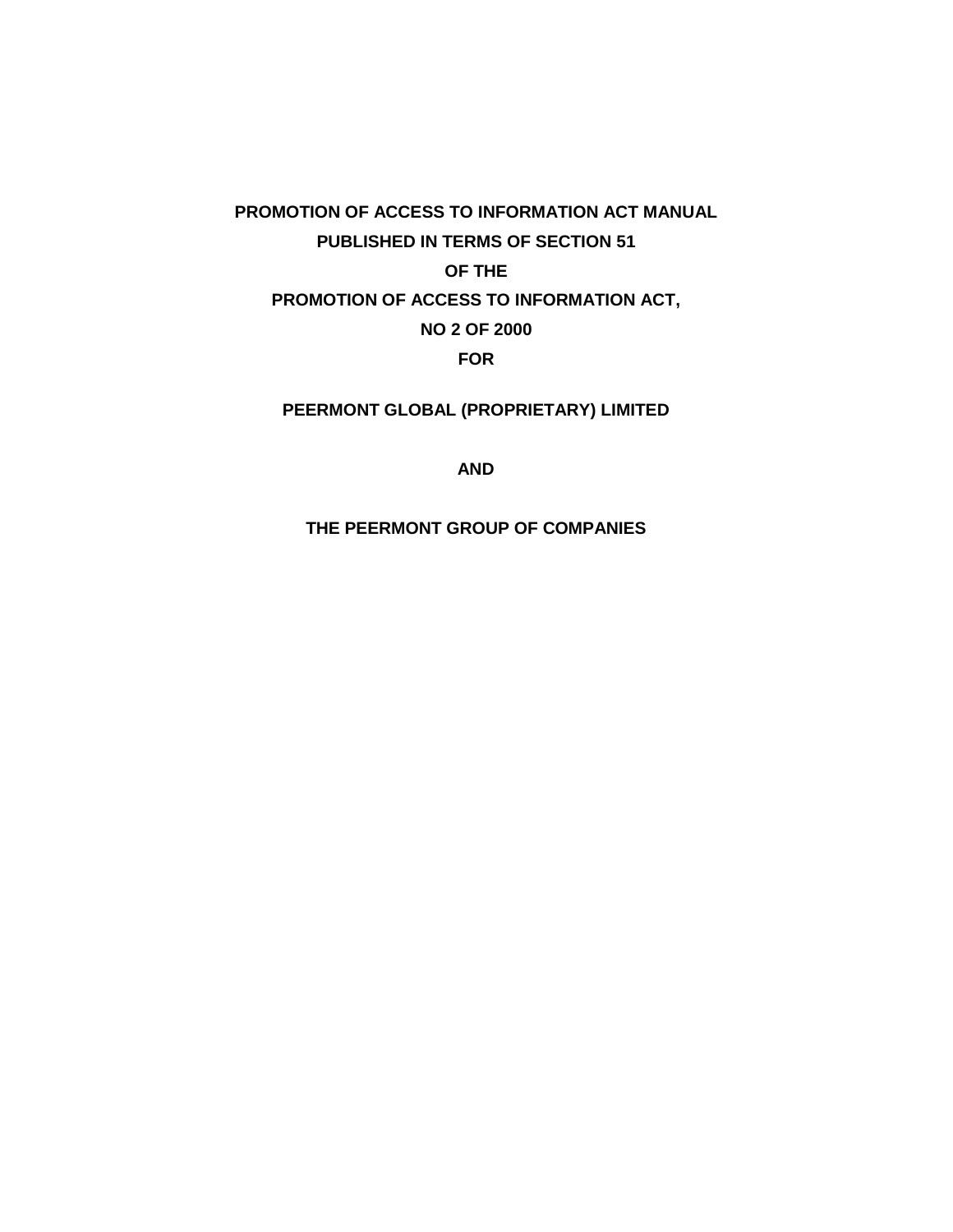### **TABLE OF CONTENTS**

- **1. INTRODUCTION**
- **2. CONTACT DETAILS**
- **3. GUIDE ON HOW TO USE THE ACT**
- **4. NOTICES IN TERMS OF SECTION 52(2) OF THE ACT**
- **5. RECORDS AVAILABLE IN TERMS OF OTHER LEGISLATION**
- **6. DESCRIPTION OF THE SUBJECTS ON WHICH PEERMONT HOLDS RECORDS AND THE CATEGORIES OF RECORDS HELD ON EACH SUBJECT**
- **7. REQUEST PROCEDURE IN TERMS OF THE ACT**
- **8. FEES PAYABLE**
- **9. OTHER INFORMATION AS PRESCRIBED**

#### **Annexure "A"**

**Peermont Group of Companies;** 

#### **Annexure "B"**

- **Form C - Request for access to information of private body**

#### **Annexure "C"**

- **Fees payable to access information of private bodies**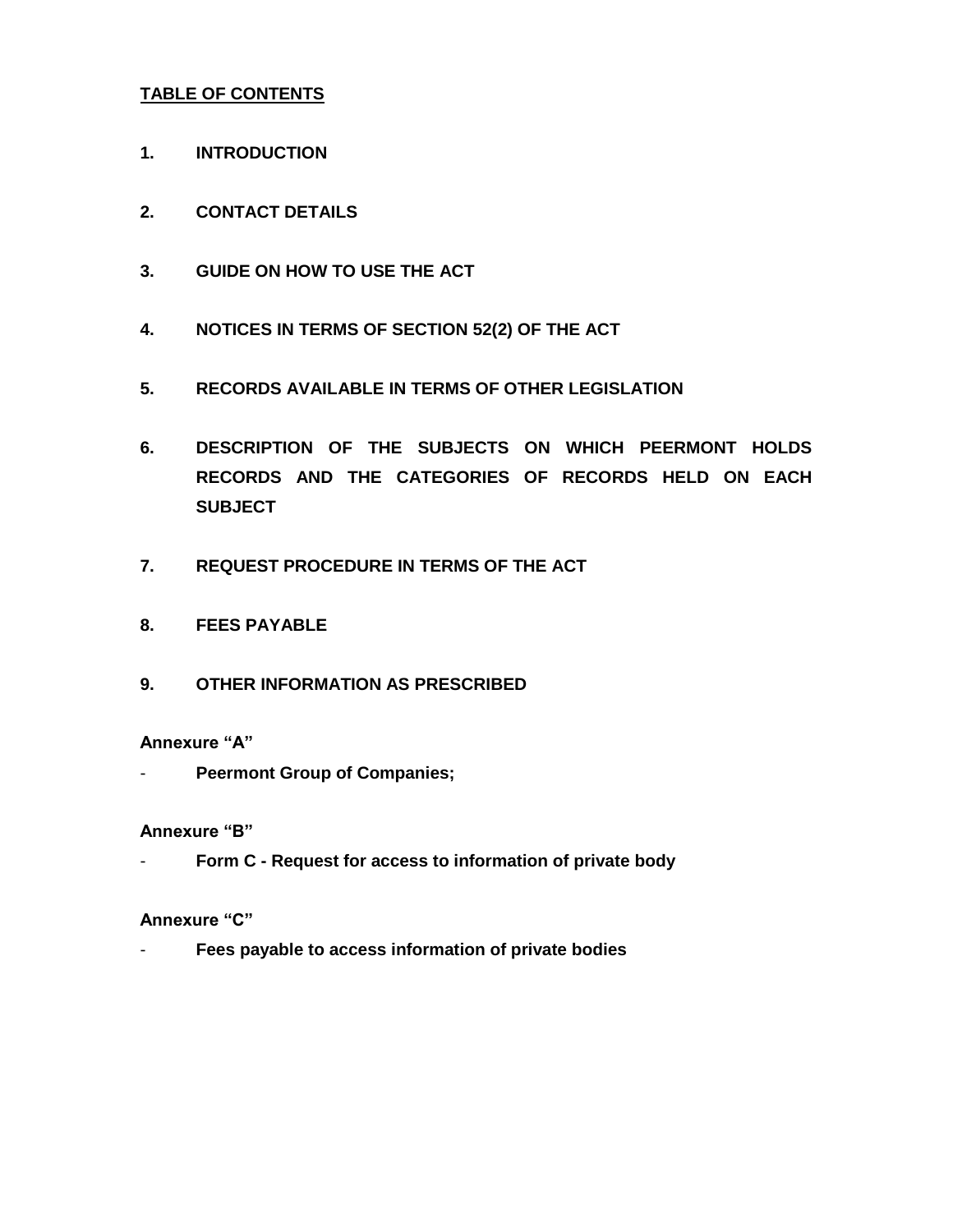#### **PART 1: INTRODUCTION**

**A.** This Manual is published in terms of Section 51 of the Act which was enacted to give effect to section 32 of the Constitution of the Republic of South Africa Act, No 108 of 1996, which provides that everyone has the right of access to any information held by the State and any information held by another person that is required for the exercise or protection of any rights.

**Section 51** of the Act provides that the Manual compiled by a Private Body must contain the following information:

- the postal and street address, telephone and telefax number and, if available, electronic mail address of the head of the Private Body;
- a description of the guide referred to in section 10, if available, and how to obtain access to the guide;
- the latest notice in terms of section  $52(2)$ , if any, regarding the categories of record of the Private Body which are available without a person having to request access in terms of the Act;
- a description of the records of the Private Body which are available in accordance with any other legislation;
- sufficient detail to facilitate a request for access to a record of the Private Body, a description of the subjects on which the Private Body holds records and the categories of records held on each subject; and
- any other information as may be prescribed.

This Manual will be updated regularly in accordance with section 51(2) of the Act.

**B.** This Manual applies in respect of Peermont Global (Pty) Ltd and each of the member companies of the Peermont Group as set out in Annexure "A".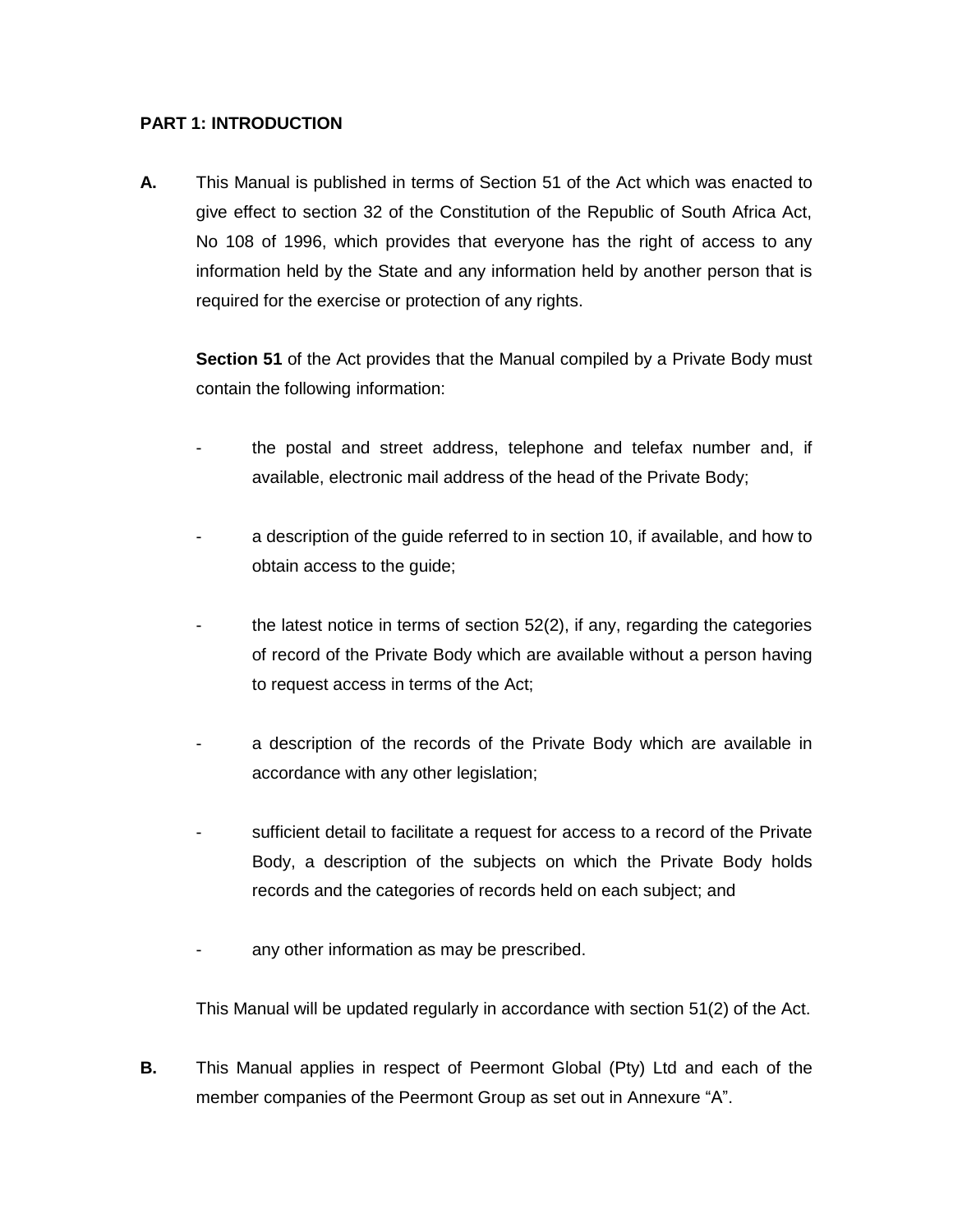#### **DEFINITIONS**

In this Manual, unless the context clearly indicates a contrary intention, the words herein below defined shall bear the meanings assigned to them, and cognate expressions shall bear corresponding meanings:

- (i) "**Act**" means the Promotion of Access to Information Act, No 2 of 2000;
- (ii) "**Guide**" means the guide published by the SAHRC in terms of section 10 of the Act;
- (iii) "**the Head of the Peermont Group**" means the Chief Executive Officer of the Peermont Group;
- (iv) "**Manual**" means this manual published in terms of section 51 of the Act;
- (v) "**Minister**" means the Cabinet member responsible for the administration of justice, presently the Department of Justice and Constitutional Development;
- (vi) "**Peermont Global**" means Peermont Global (Proprietary) Limited, a private company registered in accordance with the laws of the Republic of South Africa, with registration number 2006/006340/07;
- (vii) "**Peermont Group**" means Peermont Global and the Peermont group of companies as listed in Annexure "A" hereto;
- (viii) "**Personal Requester**" means a Requester seeking access to a record containing personal information about the Requester;
- (ix) "**Private Body**", in terms of the Act, means a natural person who carries or has carried on any trade, business or profession, but only in such capacity; a partnership which provides or has carried on any trade, business or profession; or any former or existing juristic person, but excludes a public body;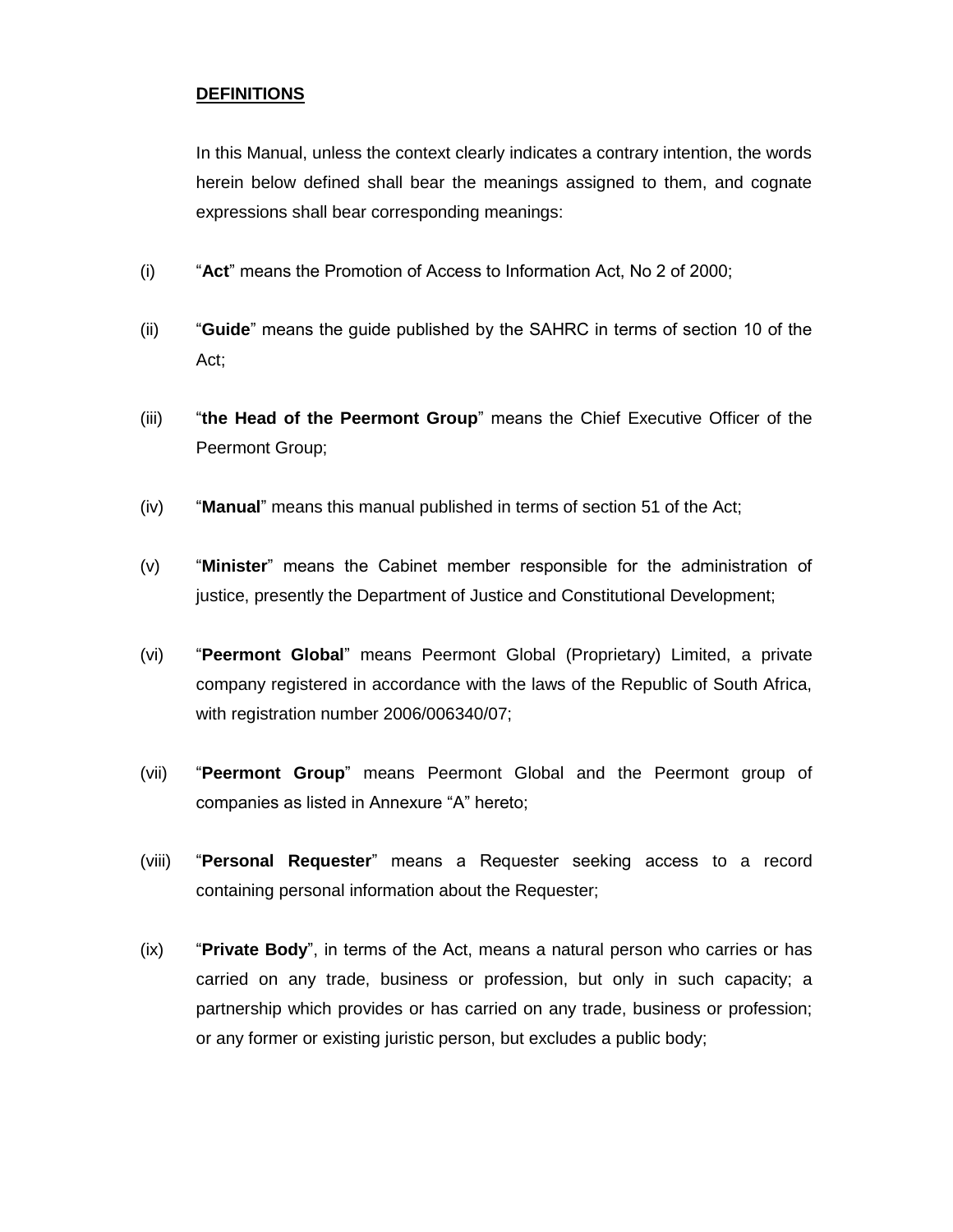- (x) "**Requester**", in terms of the Act, means any person, including but not limited to a public body or an official thereof, making a request for access to a record of that Private Body or a person acting on behalf of that person;
- (xi) "**SAHRC**" means the South African Human Rights Commission.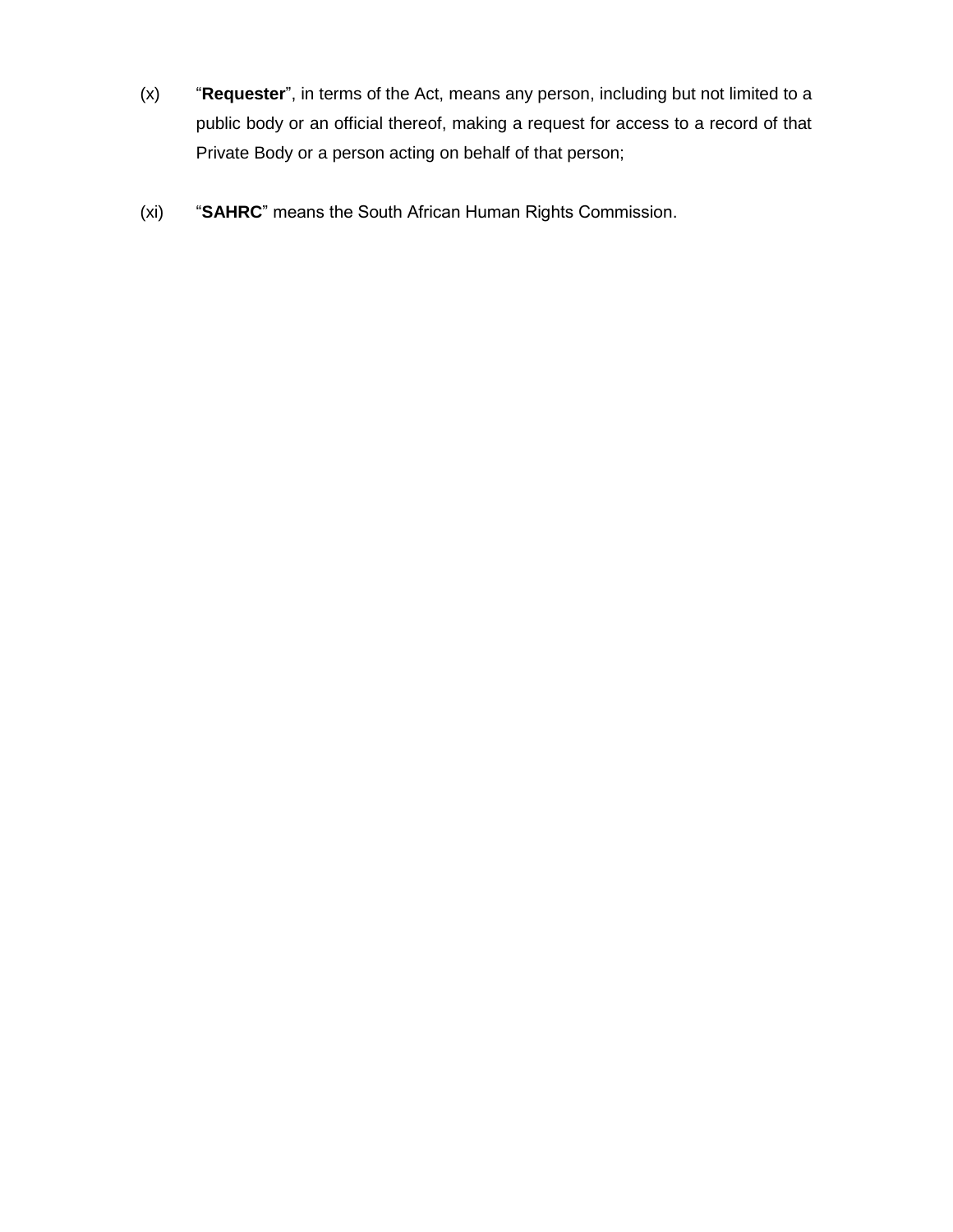### **PART 2: CONTACT DETAILS**

The Head of the Peermont Group has authorised the **Group Chief Legal Services Executive** to act as the Head of the Peermont Group for the purpose of the compilation of the Manual and to address all requests for access to information from the Peermont Group made in terms of the Act.

The **Group Chief Legal Services Executive** is Mr David Lambertus Petzer.

His contact details are as follows:

Physical Address:

Peermont Place 152 Bryanston Drive Bryanston 2021

Postal Address:

PO Box 98670 Sloane Park 2152

Telephone: 011 557 0557 Facsimile: E-mail: [Legal@peermont.com](mailto:Legal@peermont.com) Website: [www.peermont.com](http://www.peermont.com/)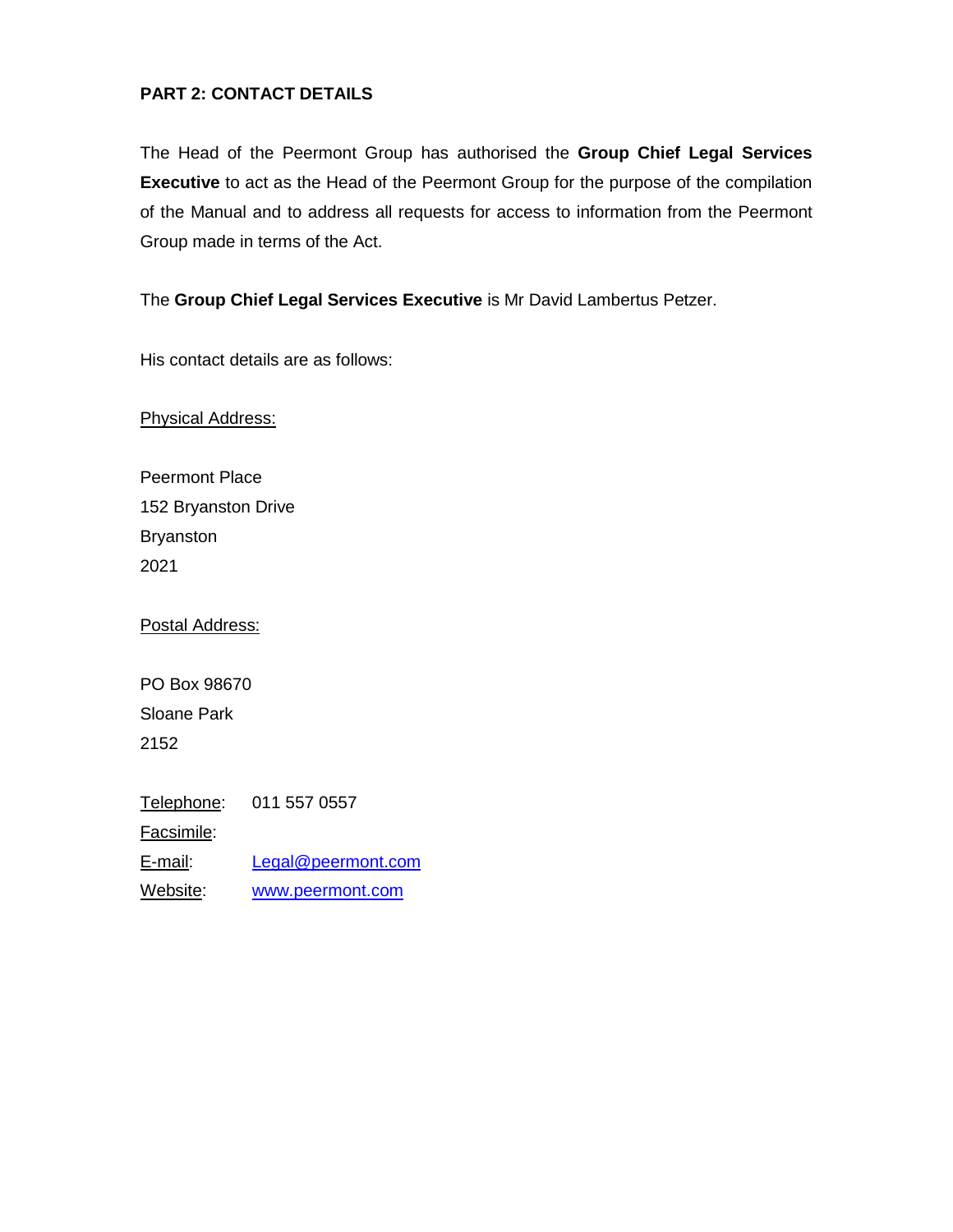## **PART 3: GUIDE ON HOW TO USE THE ACT**

The SAHRC has, in terms of section 10 of the Act, compiled a guide which may be used by any person who wishes to exercise any right contemplated in the Act. This guide is available from the SAHRC.

The contact details for the SAHRC are as follows:

The South African Human Rights Commission: Promotion of Access to Information Act Unit The Research and Documentation Department

Postal Address:

Private Bag 2700 **Houghton** 2041

Telephone: 011 484 8300 Facsimile: 011 484 0582 E-mail: [PAIA@sahrc.org.za](mailto:PAIA@sahrc.org.za) Website: [www.sahrc.org.za](http://www.sahrc.org.za/)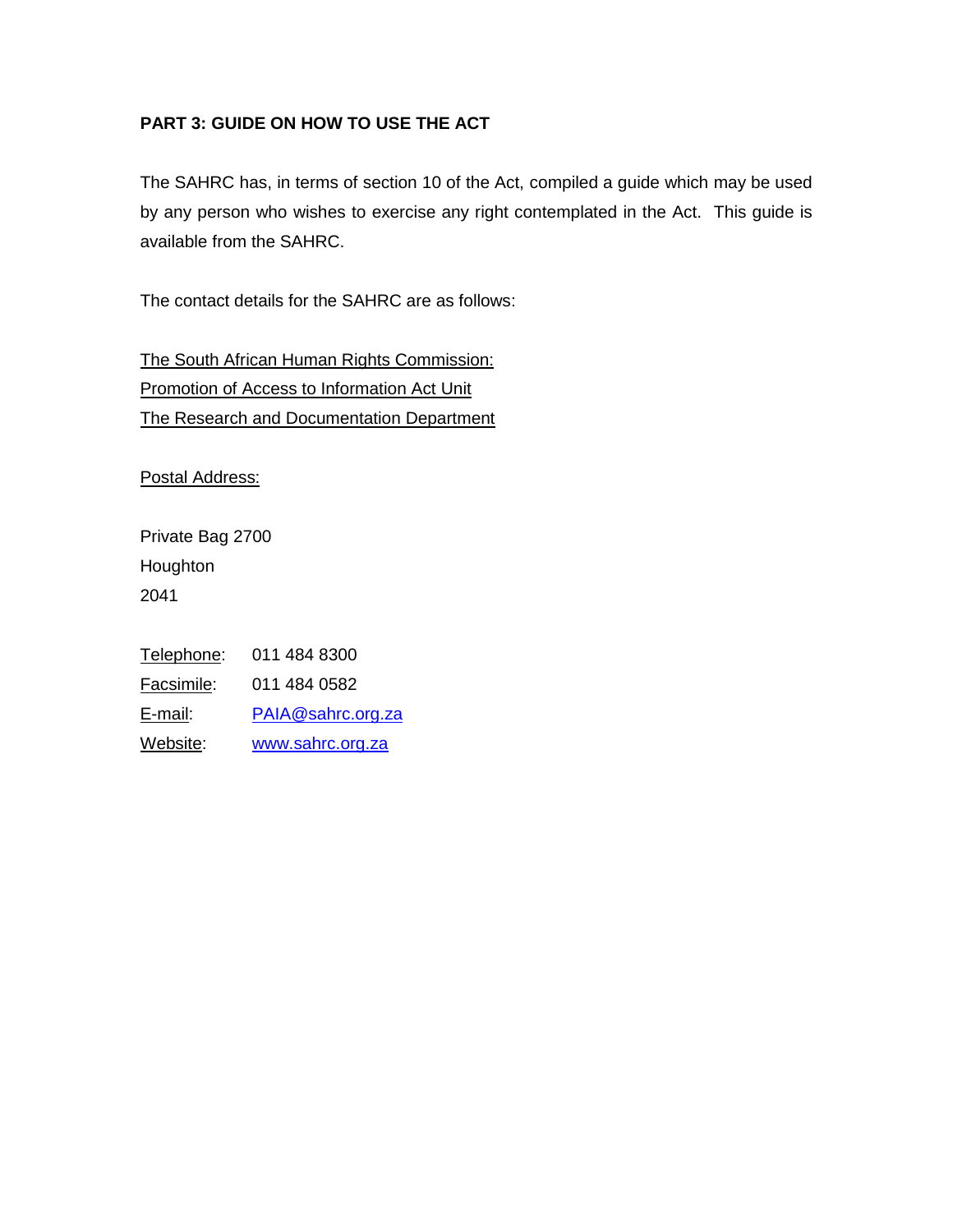## **PART 4: NOTICES IN TERMS OF SECTION 52(2) OF THE ACT**

According to section 52(2) of the Act, the Minister must publish a description of the categories of records of the Private Body that are automatically available without a person having to request access in terms of the Act.

To date, no notice has yet been published by the Minister.

## **PART 5: RECORDS AVAILABLE IN TERMS OF OTHER LEGISLATION**

Certain of the Peermont Group's records are available in terms of legislation other than the Act and are listed in such legislation. In certain instances the information referred to therein may only be accessed by the persons specified in the relevant legislation. The legislation is as follows:

- Companies Act, 61 of 1973;
- Income Tax Act, 58 of 1962;
- Value-Added Tax Act, 89 of 1991;
- Unemployment Insurance Act, 30 of 1966;
- Compensation for Occupational Injuries and Diseases Act, 130 of 1993;
- Labour Relations Act, 66 of 1995;
- Basic Conditions of Employment Act, 75 of 1997;
- Employment Equity Act, 55 of 1998;  $\bullet$
- Skills Development Levies Act, 9 of 1999;
- Occupational Health and Safety Act, 85 of 1993;
- Gauteng Gambling Act, 4 of 1995;
- Mpumalanga Gaming Act, 5 of 1995;
- Free State Gambling and Racing Act, 7 of 1996;
- Kwa-Zulu Natal Gambling Act, 10 of 1996;
- North West Gambling Act, 2 of 2001;
- Limpopo Gambling Act, 4 of 1996;  $\bullet$
- Eastern Cape Gambling and Betting Act, 5 of 1997;
- Western Cape Gambling and Racing Act, 4 of 1996;
- Liquor Act 59 of 2003;
- Broad-based Black Economic Empowerment Act, 53 of 2003;
- National Gambling Act, 7 of 2004. $\bullet$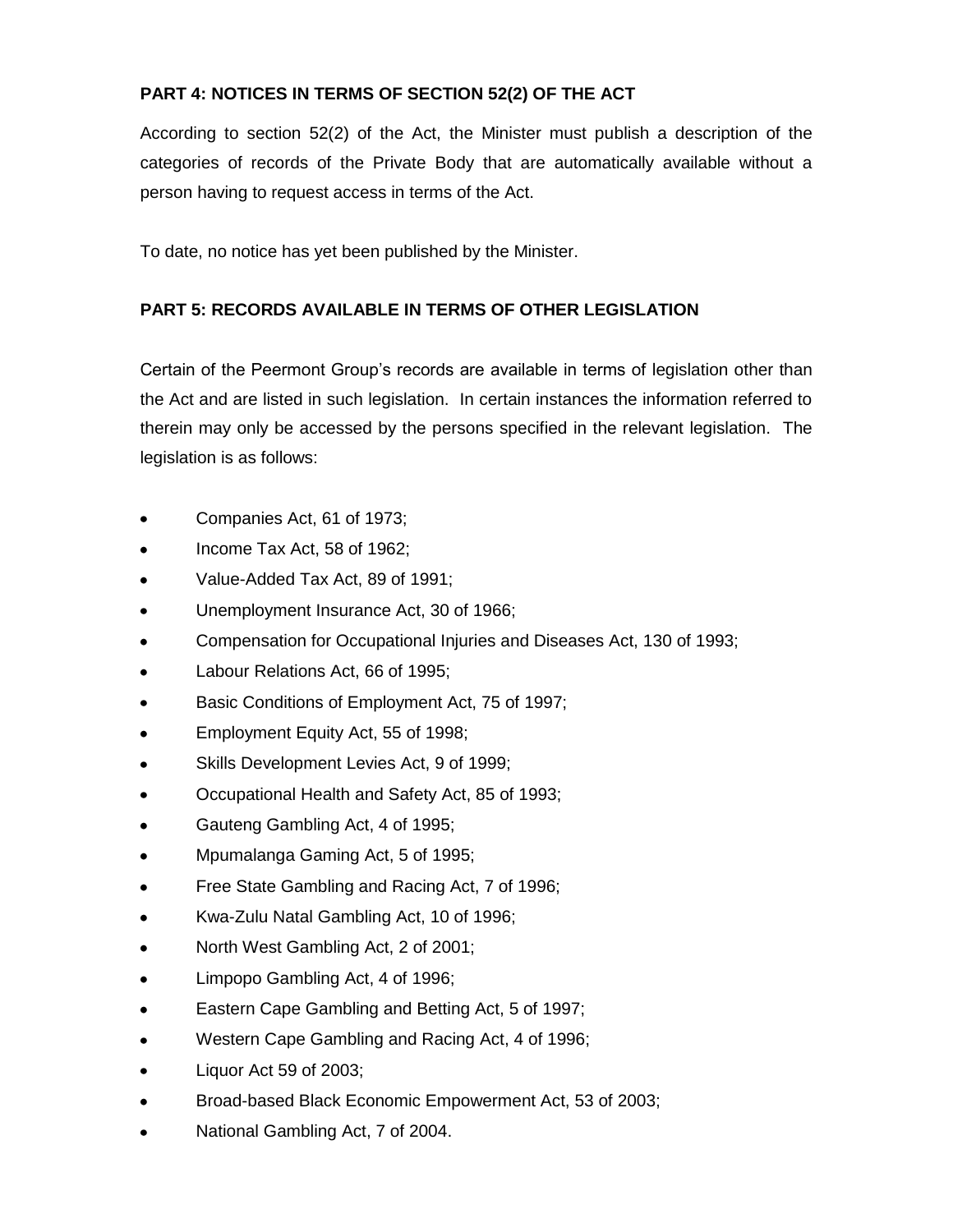# **PART 6: DESCRIPTION OF THE SUBJECTS ON WHICH PEERMONT HOLDS RECORDS AND THE CATEGORIES OF RECORDS HELD ON EACH SUBJECT**

The following is a list of the subjects on which the Peermont Group holds records and the categories into which these fall. The procedure in terms of which such records may be requested from the Peermont Group is set out in Section 7 of this Manual.

The fact that this information is listed in this Part 6 does not mean that the information will automatically be made available to the Requester, as the Company may, in terms of Chapter 4 of the Act, refuse a request for information should any of the grounds of refusal set out in Chapter 4 exist.

| <b>Categories of records</b> | <b>Description of Records Held</b>                                                                                                                                                                                                                                                                                                                  |  |  |
|------------------------------|-----------------------------------------------------------------------------------------------------------------------------------------------------------------------------------------------------------------------------------------------------------------------------------------------------------------------------------------------------|--|--|
| Legal                        | Agreements<br>$\bullet$<br><b>Trademarks</b><br>$\bullet$                                                                                                                                                                                                                                                                                           |  |  |
| <b>Company Secretarial</b>   | Share registers<br>$\bullet$<br>Minute<br>books of Directors'<br>and<br>management<br>meetings                                                                                                                                                                                                                                                      |  |  |
| <b>Finance</b>               | <b>Financial Statements</b><br>$\bullet$<br><b>Management Accounts</b><br>٠<br><b>Budgets</b><br>٠<br><b>Asset Registers</b><br><b>Banking records</b><br>$\bullet$<br><b>Purchasing Records</b><br>٠<br><b>Audit Reports</b><br>٠                                                                                                                  |  |  |
| <b>Human Resources</b>       | <b>Benefits</b><br>$\bullet$<br><b>Provident Fund</b><br>۰<br><b>Company Policies</b><br>٠<br><b>Staff Records</b><br>$\bullet$<br><b>Employment Equity Reports</b><br>٠<br><b>B-BBEE Rating reports</b><br>$\bullet$<br><b>Skill Levy Reports</b><br>٠<br><b>Training and Development Reports</b><br>٠<br><b>Industrial Relations Records</b><br>٠ |  |  |
| <b>Operational</b>           | <b>Databases</b><br>٠<br><b>Computer Software</b><br>٠<br>Correspondence                                                                                                                                                                                                                                                                            |  |  |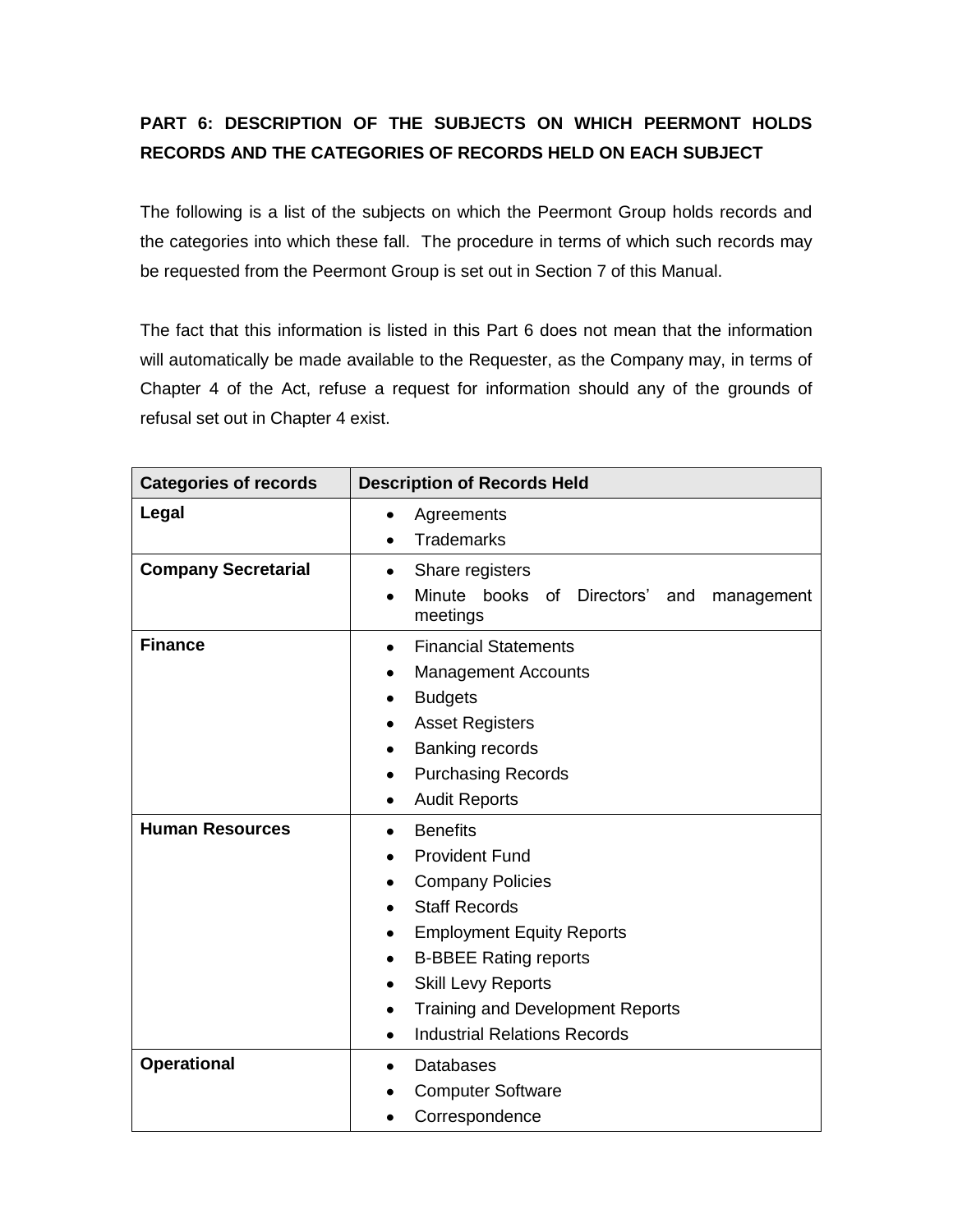## **PART 7: REQUEST PROCEDURE IN TERMS OF THE ACT**

A request for access to information held by the Peermont Group in terms of section 50 of the Act must be made in terms of Form C contained in Regulation 187 of 15 February 2002, published in terms of the Act, and attached hereto as Annexure "B".

The request must be made by the Requester to the Head of the Peermont Group at the contact details referred to in Part 2.

In his/her request, the Requester must at least provide:

- (a) sufficient particulars to enable the Group Chief Legal Executive of the Peermont Group to identify:
- (i) the record or records requested; and
- (ii) the Requester;
- (b) an indication of the form of access required;
- (c) particulars of the postal address or telefax number of the Requester in the Republic of South Africa;
- (d) details of the right the Requester is seeking to exercise or protect and an explanation of why the requested record is required for the exercise or protection of that right;
- (e) if, in addition to a written reply, the Requester wishes to be informed of the decision on the request in any other manner, to state that manner and the necessary particulars to be so informed; and
- (f) if the request is made on behalf of a person, to submit proof of the capacity in which the Requester is making the request, to the reasonable satisfaction of the Group Chief Legal Services Executive.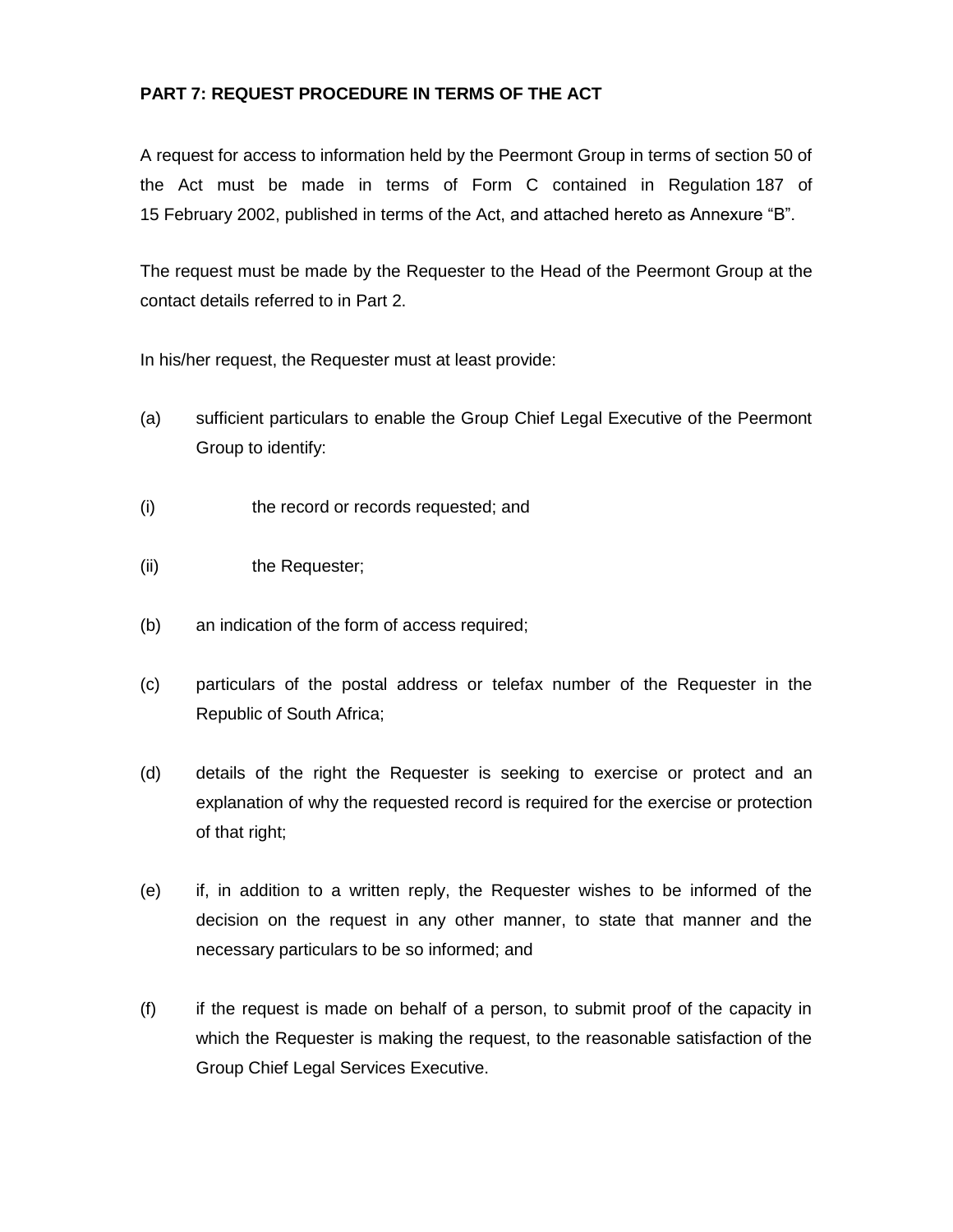### **PART 8: FEES PAYABLE**

The Group Chief Legal Services Executive of the Peermont Group must, by notice, require the Requester, other than a Personal Requester, to pay the prescribed request fee (if any), before processing the request.

Details of the fees payable in terms of the Act are attached hereto as Annexure "C".

### **PART 9: OTHER INFORMATION AS PRESCRIBED**

The Minister has not prescribed any further information that must be contained in this Manual.